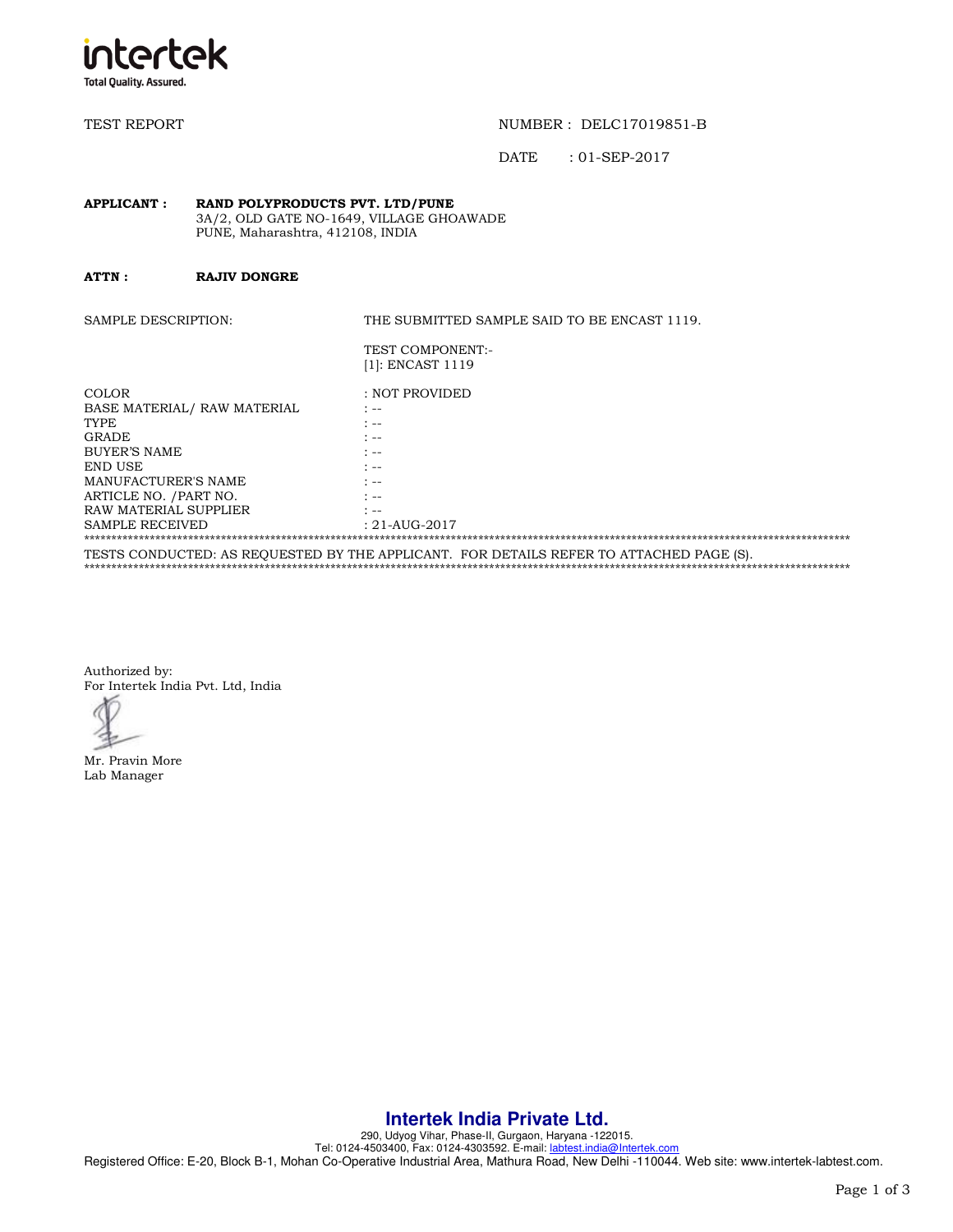

TEST REPORT NUMBER : DELC17019851-B

DATE : 01-SEP-2017

### **TEST CONDUCTED:**

#### **1. PHTHALATE TEST**

SOLVENT EXTRACTION FOLLOWED BY GC-MSD ANALYSIS

| <b>NAME OF PHTHALATES</b>      | <b>RESULTS</b><br>[1] |
|--------------------------------|-----------------------|
| Di butyl Phthalates (DBP)      | ND.                   |
| Diethyl Hexyl Phthalate (DEHP) | ND.                   |
| Benzyl butyl Phthalates (BBP)  | ND.                   |
| Di-Iso-Butyl Phthalate (DIBP)  | ND.                   |

#### **REMARK:**

DETECTION LIMIT = 50 ppm ND = NOT DETECTED